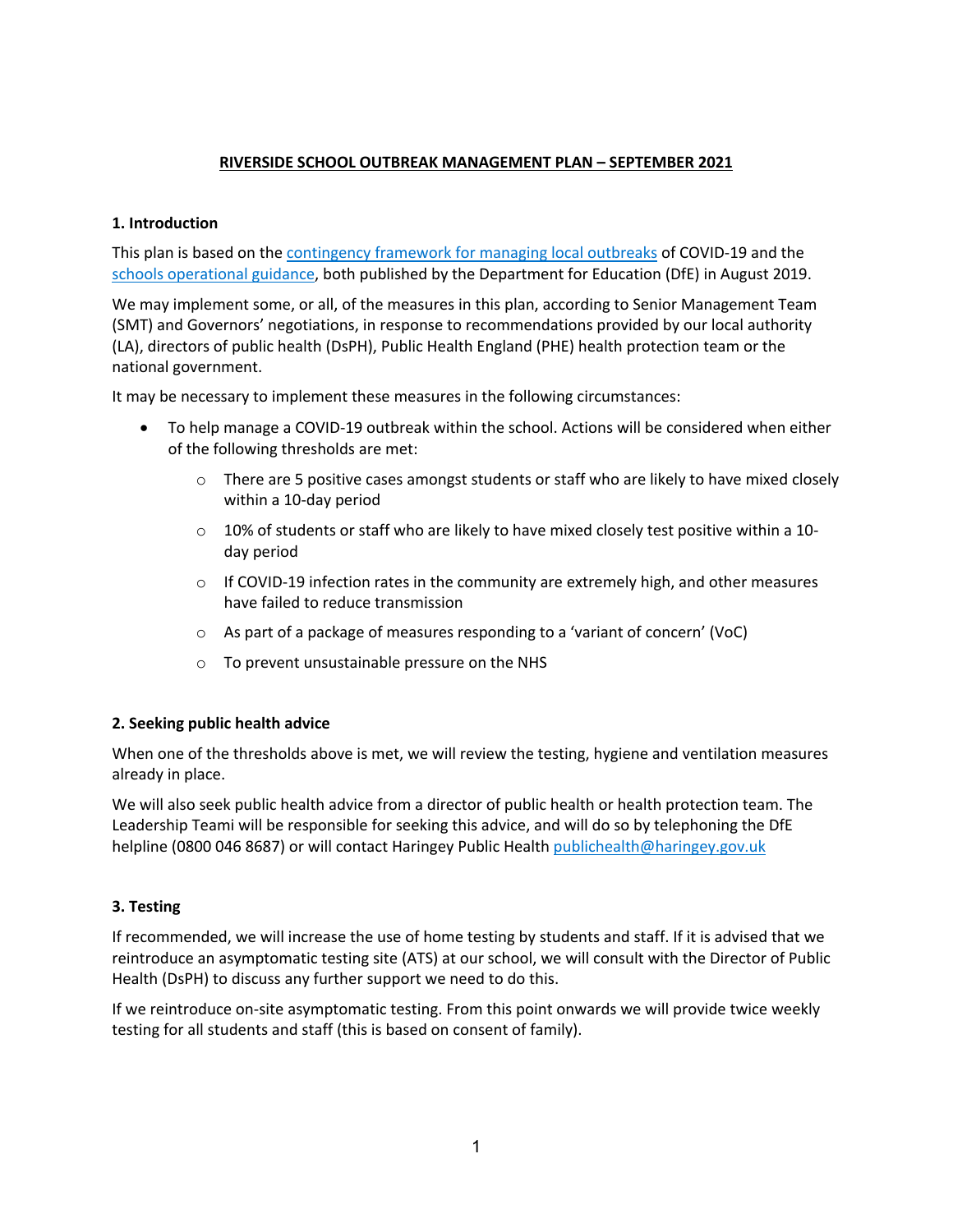### **4. Face coverings**

If recommended, students, staff and visitors who are not exempt from wearing a face covering:

Will be asked to keep on or put on a face covering when arriving at school and moving around indoors in places where social distancing is difficult to maintain, such as in communal areas

And/or:

Will be asked to wear a face covering in classrooms or during activities, unless social distancing can be maintained or a face covering would impact on the ability to take part in exercise or strenuous activity

# **5. Shielding**

We will adhere to national guidance on the reintroduction of shielding, which would apply to those on the shielded patient list (SPL).

We will speak to individuals required to shield about additional protective measures in school or arrangements for home working or learning.

### **6. Other measures**

Parents, carers, students and staff will be informed promptly about the introduction of control measures. This will be done via text, letter and use of the school website.

If recommended, we will limit:





∕

Parents coming into school

Live performances

If recommended, we will reintroduce:



Bubbles at social times to reduce social mixing

#### **7. Attendance restrictions**

Attendance restrictions will only be recommended as a last resort. If recommended, we will implement the measures in this section.

# **7.1 Eligibility to remain in school**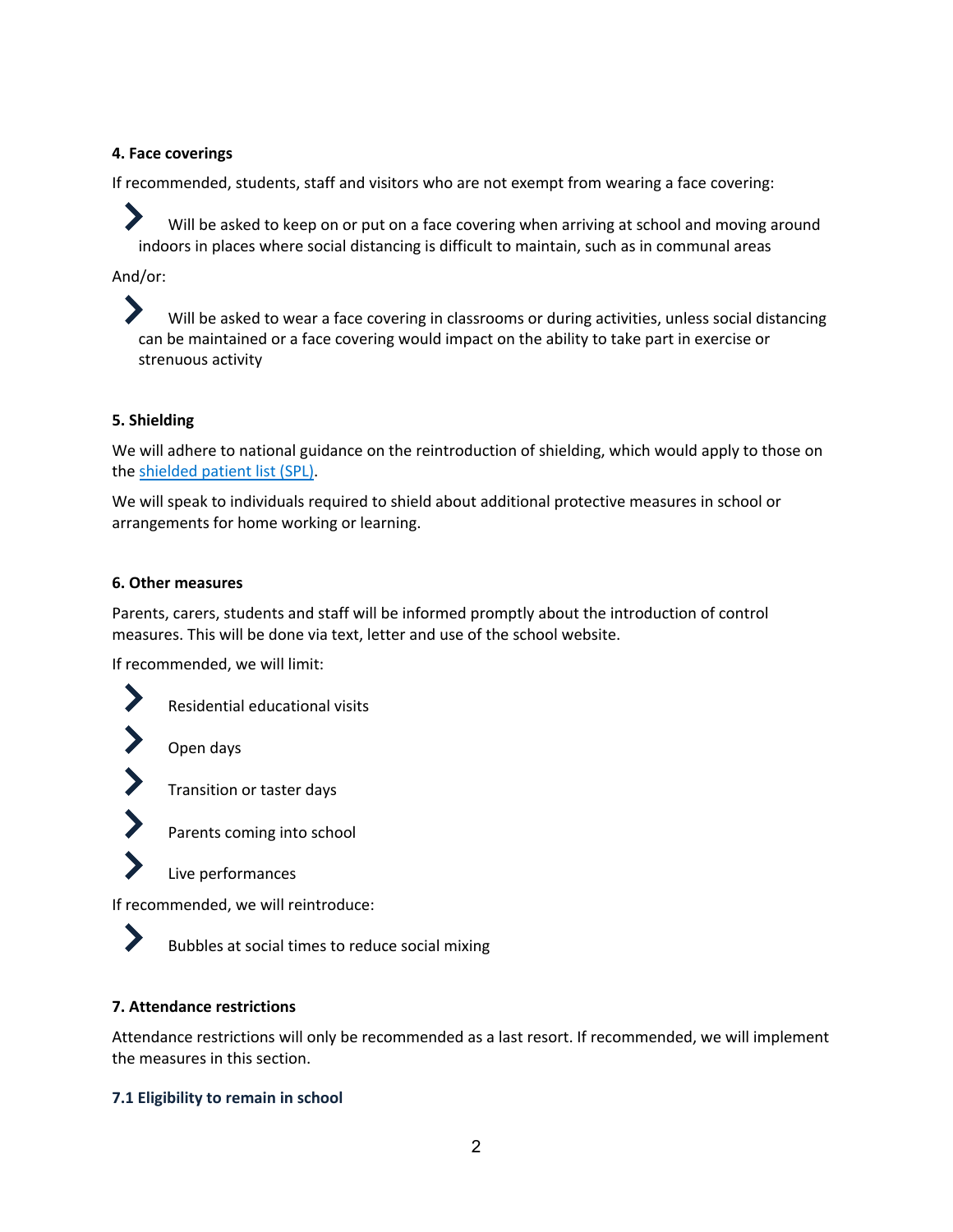If restrictions are recommended, we will stay open for:



Vulnerable students

Students of critical workers

### **7.2 Education and support for students at home**

All other students will be required to stay at home and will receive remote education.

We will aim to deliver remote education that meets the same quality and quantity of education that students would receive in school, as outlined in our https://www.woodsidehighschool.co.uk/Learning/Online-learning-resources/

The school will continue to provide meals or lunch parcels for students eligible for benefits-related free school meals while they are not attending school because of COVID-19 isolation guidelines. This may involve initially collecting from school following on by voucher scheme in line with Government guidance

### **7.3 Safeguarding**

We will review our student protection policy to make sure it reflects the local restrictions and remains effective.

We will aim to have a trained DSL or deputy DSL on site wherever possible.

On occasions where there is no DSL or deputy on site, a senior leader will take responsibility for coordinating safeguarding on site.

When vulnerable students are absent, we will:

Speak to parents/carers and, where appropriate, social workers and the local authority, to work out the reason for absence

Encourage attendance

Ensure vulnerable students can access appropriate education and support while at home

Maintain contact, and check regularly that the pupil is able to access remote education provision

| When should<br>my student self<br>isolate? | <b>NO</b>  | All students MUST attend school unless they are ill.<br>$\bullet$<br>From 16th August 2021, students under 18 (or double<br>$\bullet$<br>vaccinated adults) do not need to self or miss school if a<br>member of their household or a contact has Covid.<br>Instead they will need to book a PCR test but can continue to<br>$\bullet$<br>come to school so long as they have no symptoms and the<br>result is negative. |
|--------------------------------------------|------------|--------------------------------------------------------------------------------------------------------------------------------------------------------------------------------------------------------------------------------------------------------------------------------------------------------------------------------------------------------------------------------------------------------------------------|
|                                            | <b>YES</b> | If your student develops Covid symptoms at home, they<br>$\bullet$<br>should STAY AT HOME and should have a PCR test (not a<br>Lateral Flow test).                                                                                                                                                                                                                                                                       |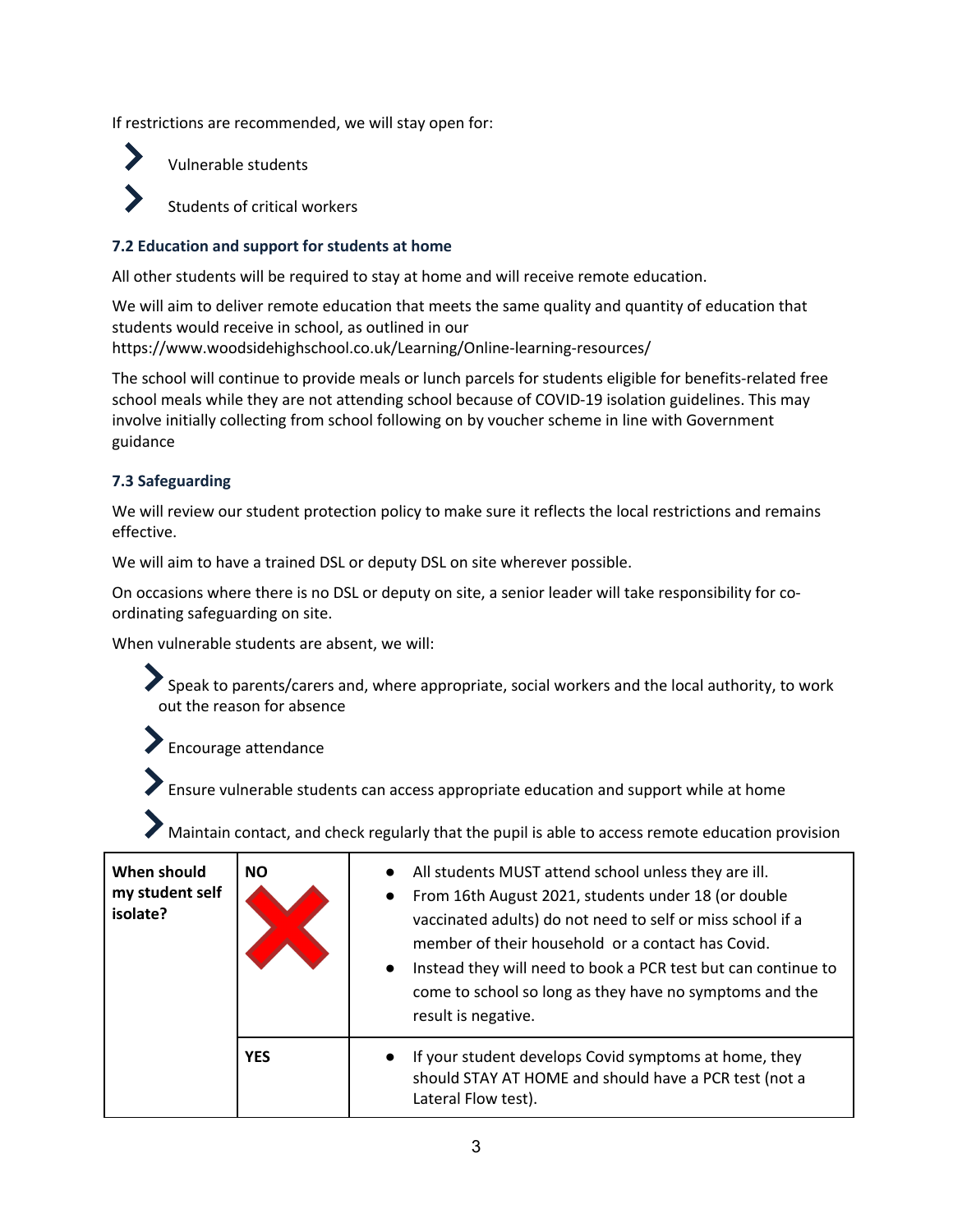|  | If your student develops Covid symptoms at school, they will<br>be sent home and you should book a PCR test for them.<br>(Siblings will continue to attend as normal).<br>If your student tests positive for Covid, they will need to self<br>isolate for 10 days, this is a legal requirement. The rest of<br>the household does not need to self isolate if they are under<br>18 or double vaccinated, but instead should book a PCR test. |
|--|----------------------------------------------------------------------------------------------------------------------------------------------------------------------------------------------------------------------------------------------------------------------------------------------------------------------------------------------------------------------------------------------------------------------------------------------|
|--|----------------------------------------------------------------------------------------------------------------------------------------------------------------------------------------------------------------------------------------------------------------------------------------------------------------------------------------------------------------------------------------------------------------------------------------------|

| <b>Community Covid</b><br><b>Risk</b>                            | <b>Description</b>                                                                                                                                                                                                                                                                                                  | <b>Actions</b>                                                                                                                                                                                                                                                                                                                                                                                                                                                                                                                          |
|------------------------------------------------------------------|---------------------------------------------------------------------------------------------------------------------------------------------------------------------------------------------------------------------------------------------------------------------------------------------------------------------|-----------------------------------------------------------------------------------------------------------------------------------------------------------------------------------------------------------------------------------------------------------------------------------------------------------------------------------------------------------------------------------------------------------------------------------------------------------------------------------------------------------------------------------------|
| <b>Low Community</b><br>transmission.<br>No school cases.        | Case of Covid cases<br>locally are low.<br>There have been no cases<br>of Covid within school for<br>10 school days.<br>Hospitalisations/ deaths<br>$\bullet$<br>due to Covid nationally<br>are low                                                                                                                 | No Extra Covid measure are necessary<br>beyond:<br>Reminding students of good hand<br>hygiene.<br>Promote good respiratory hygiene by<br>promoting "catch it, bin it, kill it"<br>Maintaining appropriate cleaning<br>$\bullet$<br>regimes.<br>Keep occupied spaces well ventilated.<br>Ensuring students/staff stay at home<br>$\bullet$<br>if they have covid symptoms and have<br>a PCR test.<br>Staff will be encouraged to continue<br>$\bullet$<br>to test themselves using the lateral<br>flow tests until the end of September. |
| <b>Rapidly Rising</b><br><b>Community</b><br><b>Transmission</b> | No current cases at school but<br>Cases of Covid are rising<br>$\bullet$<br>rapidly in the community<br>and case numbers are<br>high, causing disruption<br>to other schools locally.<br>Haringey Public Health/<br><b>Public Health England</b><br>issue warnings of<br>expected local/national<br>infection wave. | Extra covid measures in place:<br>Ventilation of classrooms increased<br>Supervised hand washing<br>Increase in cleaning<br>$\bullet$<br>Staffroom capacity reduced<br>$\bullet$<br>Whole school assemblies are outside<br>$\bullet$<br>or reduced to key stage assemblies<br>Large indoor public performance<br>$\bullet$<br>audience numbers reduced.<br>Year group bubbles introduced<br>Staggered start and end times.                                                                                                              |

| Number of Cases                    | Description                                                                             | Action                                                                                                                   |
|------------------------------------|-----------------------------------------------------------------------------------------|--------------------------------------------------------------------------------------------------------------------------|
| A single student<br>tests positive | A single student tests<br>positive for Covid in a<br>class.<br>• There are fewer than 5 | The student self-isolates for 10<br>days. Remote learning will be<br>provided if they are well enough<br>to complete it. |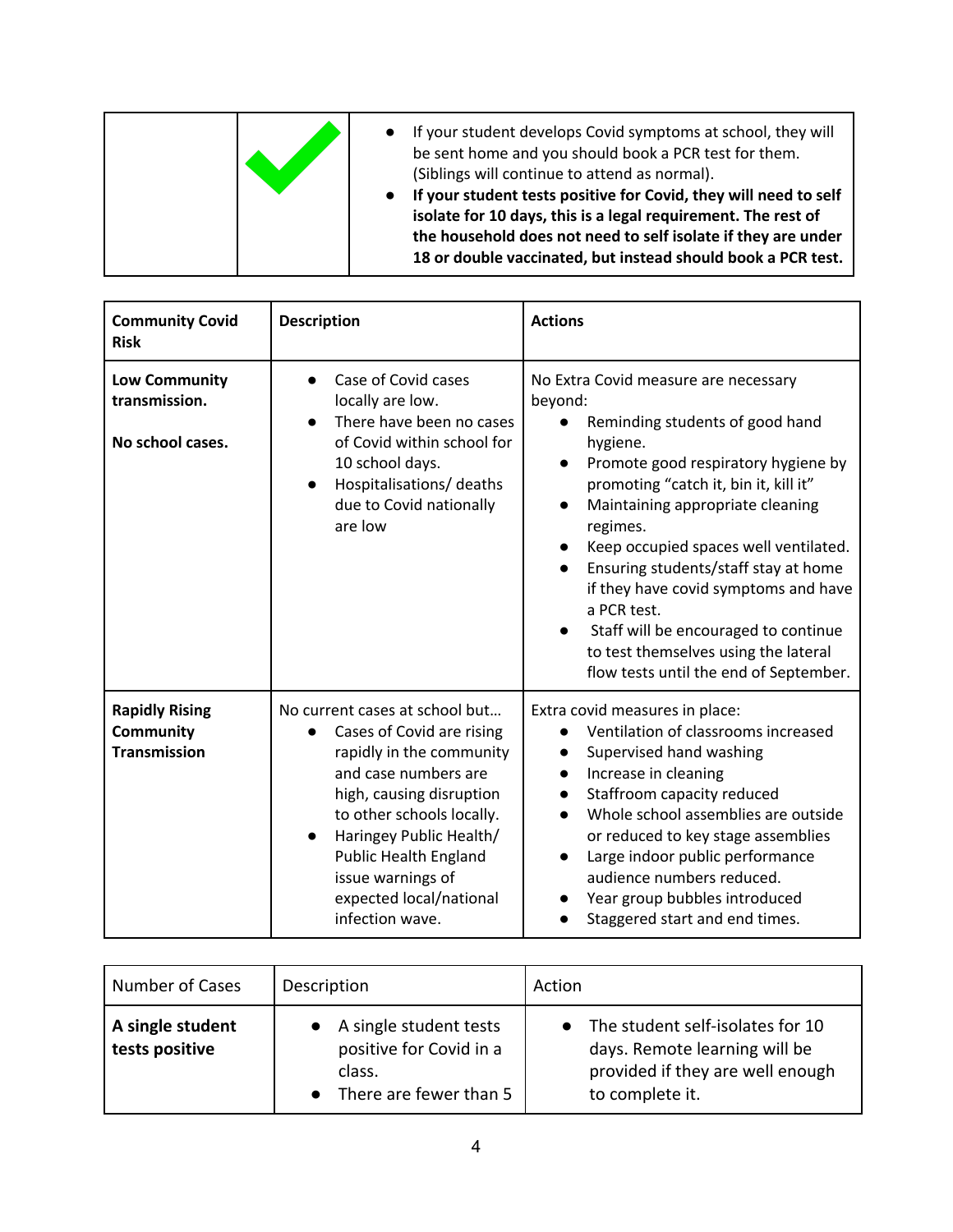|                                                                                                                                                                                                            | cases in the year group<br>No other year groups<br>are affected.                                                                                                        | The parents of the student are to<br>contact NHS Track and Trace to<br>establish likely close contacts.<br>The school will also identify likely<br>close contact and send them a<br>Warn and Inform letter (provided<br>by LBWF)<br>Likely contacts will be advised to<br>book a PCR test.<br>Students do not need to miss<br>school or self isolate while they<br>wait for the result of a PCR test<br>unless they have Covid symptoms<br>or have tested positive for Covid<br>from a Lateral Flow test. |
|------------------------------------------------------------------------------------------------------------------------------------------------------------------------------------------------------------|-------------------------------------------------------------------------------------------------------------------------------------------------------------------------|-----------------------------------------------------------------------------------------------------------------------------------------------------------------------------------------------------------------------------------------------------------------------------------------------------------------------------------------------------------------------------------------------------------------------------------------------------------------------------------------------------------|
| 5 students or staff<br>within a year group<br>test positive within<br>10 days of each<br>other<br>Or<br>3 students or staff<br>in a single<br>class/club test<br>positive within 10<br>days of each other. | There have been 5<br>cases of Covid across a<br>year group within 10<br>days which could mean<br>that Covid is spreading                                                | As above for each positive case<br>The school will discuss the<br>$\bullet$<br>outbreak with Haringey Public<br>Health and agree strengthening<br>protective measures for an agreed<br>period of time, including:<br>Re introducing face masks<br>for corridors and<br>communal areas<br>Reverting to Google meet<br>assemblies<br>Reducing the amount of<br>classes staff work across<br>Adapting, limiting or<br>postponing events such as<br>trips, open days or<br>performances.                      |
| <b>Covid cases</b><br>continue to rise<br>rapidly within a 10<br>day period                                                                                                                                | Despite the measures<br>indicated above, Covid<br>cases within the school<br>continue to rise within<br>a 10 day period with<br>multiple classes and<br>staff affected, | Incident Management Team meeting held<br>between the school and Haringey Public<br>Health to agree further measures, for a<br>further agreed period of time, to include:<br>Limiting all non essential visitors<br>to school<br>Reducing bubble sizes                                                                                                                                                                                                                                                     |